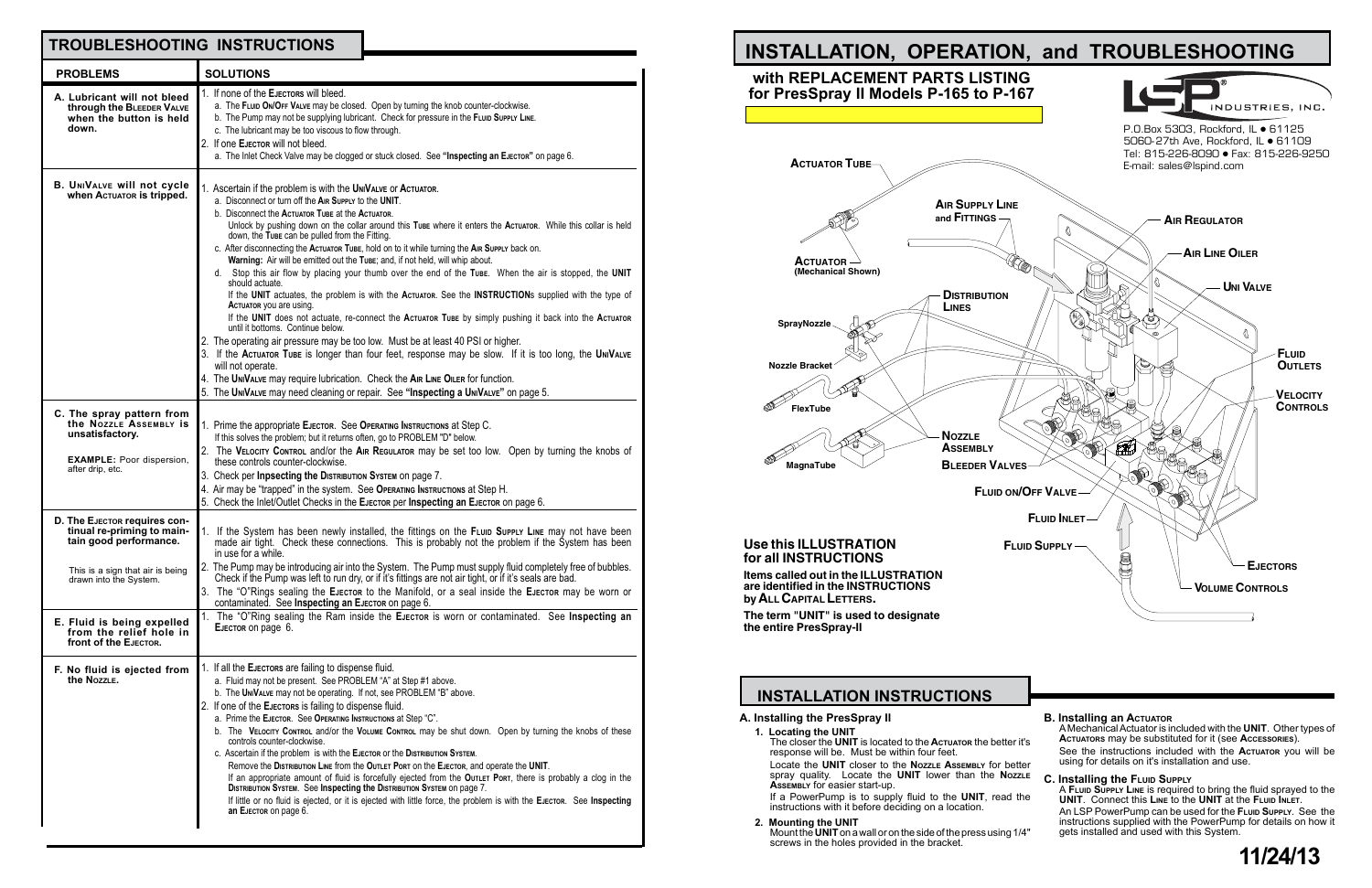## **OPERATING INSTRUCTIONS INSTALLATION** (continued)

### **A. Supply the Fluid to be Sprayed**

Fill the **Reservoir** with the lubricant to be sprayed. Fill until fluid level is higher than the top of the **Ejector**.

### **B.Open the Fluid On/Off Valve**

Press down on the **BLEED VALVE** located on top of each **EJECTOR.** Hold down until the fluid flowing from the hole in the side of this **Valve** is void of air bubbles.

Turn the knob of **On/Off Valve** counter-clockwise to full open.

### **C. Prime the Ejectors**

Cycle the **UNIT** until the **Distribution Lines** fill and the **Nozzles** begin to eject lubricant. The spray pattern will be of poor quality and will drip until all air is ejected from the **System**. Continue cycling until spray is a sharp burst with no drips. If there are problems, go to step H. below.

**D. Supply Operating Air** Connect or turn on the **Air Supply** to the **UNIT**.

### **E. Open the Controls**

Fully open the **Velocity Control** and **Volume Control** by turning their knobs counter-clockwise. Fully open the **Air Regulator** by turning its knob clockwise.

### **F. Operate the UNIT**

### **G. Make Adjustments**

If inferior spray or dripping from the **Nozzles** persists, one of the following situations may be the cause.

**NOTE:** Before making any adjustments, the **System** should be operat- ing at optimum or these adjustments may change.

### **1. Aim the Nozzles**

Position **Nozzle**(s) to achieve the desired spray coverage.

### **2. Reduce the amount of Fluid used.**

Turn the **Volume Control** clockwise to reduce the amount of lubricant being sprayed to the amount desired.

### **3. Reduce the Operating Air Pressure.** Using the **Air Regulator**, reduce pressure until:

- a. Spray quality deteriorates, then increase 10 PSI and operate.
- b. Unit begins to malfunction, then increase 10 PSI and operate.
- c. Air regulator shows 40 PSI. This is the minimum recom- mended pressure for the operation of this equipment. Oper- ating under these conditions gives power with economical air consumption.

### **4. Set the Velocity Control**

Require support. Metal **Distribution** Line can be used for this if anchored close to the **SprayNozzle**. With flexible **Line**, a **NozzleBracket** will be required for support.

Install into a tapped hole. Drill and tap for 1/8-27 pipe thread at the desired location. Screw FLEXTUBE into hole.

Simply set in place on an iron surface. A powerful magnetic base is used to hold the **MAGNATUBE** in place.

> Turn the **Velocity Control** clockwise to reduce the intensity of the spray burst. Used to control lubricant over-spray and bounce.

### **5. Adjust the AirLine Oiler**

Turn knob at top of **AirLine Oiler** to adjust its usage to one drop of oil every 10 to 15 cycles.

- a. Keep length of all **Lines** to a minimum. Run each **Line** as directly as possible, use no slack unless necessary.
- b. Use metal tubing wherever possible. If flexible **Line** must be used, use metal as far as possible and continue with flexible **Line**, using it only where needed.
- c. Keep contamination out of the **Lines**. Have the tubing clean on the inside before installing.
- d. Make all connections properly. **Line** must be bottomed in fittings while nut is tightened to hand-tight and then one full turn further.

### **H. Purging the Distribution Lines**

### **1. Incorrect Distribution Line**

The problem may be due to using improper **Distribution Line**. If the **Line** is too "soft", it will expand at ejection and absorb the burst of pressure required for a good spray. After the spray, the **Line** contracts again to squeeze out a drip. The longer the **Line**, the worse the effect. Even **HyPressure Tube** will do this if too long a length is used.

### **C. Installing the Distribution System**

This system consists of **Nozzle Assemblies**, **Distribution Line**, and their connections with the **UNIT**.

### **1. Items required for the System**

### **a. Nozzle Assemblies**

Consist of **SprayNozzles, FlexTubes, MagnaTubes, NPT Nozzles,** or **InDieNozzles**. Use one **Nozzle** per **Ejector**.

### **b. Distribution Line**

- 1. Unscrew the Nozzle Tip (#1). Caution, this Tip is spring loaded.
- 2. Inspect the Check Spring (#2, #6). Replace if broken or deformed.
- 3. Clean the Nozzle Tip (#1) and blow dry. Inspect by looking through it.If you do not see a tiny, uniformly shaped hole, there is a clog. Tips on unclogging a Nozzle Tip:
- ...Try to dislodge it with a high pressure stream directed backward to the normal flow through the Nozzle.
- ...If you must use a tool, use one as "soft" as possible (plastic, fiber)
- ...Apply no more pressure than necessary. The Tip is easily damaged.
- Some clogs are impossible to get out without harming the Tip. Keep a spare Nozzle Tip handy for such cases.
- 4. At re-assembly, clean the Nozzle Tip of all residue and apply thread sealant. Torque to 80-120 in.lbs. 2 a contract to the contract of the contract of the contract of the contract of the contract of the contract of the contract of the contract of the contract of the contract of the contract of the contract of the contract o

Carries lubricant to be sprayed to the **Nozzle Assemblies**. Tubing must be 1/4" in diameter. For best spray quality, use metal tubing. Soft copper is the easiest to handle.

*For flexible Distribution Line, use only HyPressure Tubing (see ACCESSORIES). Any other flexible tubing will give poor spray quality and/or may burst.*

### **c. Line Fittings**

**Nozzles** and **Ejectors** have built-in connections of the "Compression Fitting" type. Use the same type fittings for running **Distribution Lines**.

### **2. Mounting the Nozzles Assemblies**

#### **a. SprayNozzles**

### **b. FlexTubes**

### **c. MagnaTubes**

### **d. InDieNozzles**

These **Nozzles** require special attention. Call **L.S.P.** or our representative for advice if planning to use **InDieNozzles**.

### **e. NPT Nozzles**

These **Nozzles** thread directly into a 1/8-27 NPT tapped hole or fitting. Use thread sealant when installing.

### **3. Installing the Distribution Lines**

### **D. Installing the Air Supply**

The **UNIT** operates on compressed air in extremely fast bursts. The line supplying this air must not restrict its flow. The chart below gives the minimum air passages for the **Air Supply Line & Fittings** depending on how many **Ejectors** are on the **UNIT**.

Run the appropriately sized **Air Supply Line** from your compressed air supply and connect it to the open port in the **Air Requlator** on the **UNIT**.

| No. of          | Tube I.D.      | Pipe Size &     | <b>NOTE:</b>         |
|-----------------|----------------|-----------------|----------------------|
| <b>Ejectors</b> | (not O.D.)     | <b>Fittings</b> | Increase passage     |
| 1 or $2$        | $3/16"$ (.187) | $1/8"$ N.P.T.   | by one size if using |
| 3 or 4          | $1/4"$ (.250)  | $1/4"$ N.P.T.   | an elbow fitting, or |
| $5$ or $6$      | $5/16"$ (.312) | 3/8" N.P.T.     | line is over 10 feet |
| $9$ or 12       | $3/8"$ (.375)  | $3/8"$ N PT     | long.                |

Fill the **AirLine Oiler** with light machine oil.

#### **A. The Distribution Line**

This **Line** is very important to good performance. Check that it is of the proper type. See **INSTALLATION INSTRUCTIONS** at **Step "D"**.

If this **Line** is metal, check for kinks or crimping that may have closed it off. If it is flexible **Line**, check it for cuts or cracks.

In either case, check all connections to insure they are air tight.

#### **B. The Nozzle Tip**

**NOTE:** Whenever a Nozzle Tip (#1) is removed, the Check Ball (#4, #7) should be replaced. In time, the Ball takes a "set" and will not seat properly once disturbed.

### **C. The FlexTube \ MagnaTube**

A **FlexTube** or **MagnaTube** may be clogged or leaking. These problems are handled differently as described below.

### **1. Checking for a clogged FlexTube.**

First do Step "B" above. Do no more dis-assembly. Check for the clog by running a wire or blowing through the Copper Tube (#16).

### **2. Repairing a leaking FlexTube.**

a. Unscrew the Check Housing (#12) from the FlexTube (#15).

**NOTE:** Removing the Nozzle Tip (#1) is not necessary.

- b. Unscrew the FlexTube (#15) from the Mounting Adapter (#17).
- c. Remove the two small "O"Rings(#13) and Backup Rings(#14). See if they are dirty, cut, or deformed. Clean or replace as needed.
- d. Check the surfaces where these "O"Rings seal. If scratched or marred, have smoothed or replace the part.
- e. Re-assemble in reverse order, and torque parts to 60-80 in.lbs.
- **NOTE:** Do not remove the Copper Tube (#16) from FlexTube (#15) unless one or the other needs replacing. If it is necessary, be careful to not mar the soft Copper Tube which is easily scratched.



### **PARTS LIST "E"**

**Use the appropriate Figure at the right to identify the Part by it's Key No.**

**Using the Key No. and table below, find the Part Number, No. of Pieces used, and the Description of the Part needed.**

|                 | <b>KEY PART NO</b> | No.            | <b>DESCRIPTION</b>           |  |
|-----------------|--------------------|----------------|------------------------------|--|
|                 | NOZ-101            | 1              | NOZZLE, 110° FAN:            |  |
|                 | <b>NOZ-102</b>     | 1              | NOZZLE, 80° FAN:             |  |
| 1               | NOZ-103            | 1              | NOZZLE, 65° FAN:             |  |
|                 | <b>NOZ-104</b>     | 1              | NOZZLE, 25° FAN:             |  |
|                 | <b>NOZ-105</b>     | 1              | NOZZLE, 55° ROUND:           |  |
|                 | NOZ-106            | 1              | NOZZLE, SIDE FAN:            |  |
| 2               | SPG-005            | 1              | SPRING, CHECK:               |  |
| 3               | EYE-001            | 1              | <b>EYELET, CHECK</b>         |  |
| 4               | <b>BAL-021</b>     | 1              | <b>BALL, CHECK:</b>          |  |
| 5               | SET-019            | 1              | SEAT, CHECK:                 |  |
| 6               | 280-SPG-01         | 1              | <b>SPRING ASSEMBLY:</b>      |  |
| 7               | <b>BAL-022</b>     | 1              | <b>BALL, CHECK:</b>          |  |
| 8               | <b>HSG-050</b>     | 1              | <b>HOUSING, CHECK</b>        |  |
| 9               | <b>HSG-020</b>     | 1              | <b>HOUSING, CHECK</b>        |  |
| 10              | FIT-017            | 1              | FITTING, NUT:                |  |
| 11              | 290-BRK-02         | 1              | <b>BRACKET ASSY:</b>         |  |
| 12 <sup>2</sup> | <b>HSG-036</b>     | 1              | <b>HOUSING, CHECK:</b>       |  |
| 13              | RGO-006            | $\overline{2}$ | O-RING, SEAL:<br>I           |  |
| 14              | <b>RGB-006</b>     | 2              | RING, BACKUP:                |  |
| 15              | 281-TUB-01         | 1              | <b>FLEXTUBE ASSY:</b>        |  |
| 16              | <b>TUB-011</b>     | 1              | <b>TUBE, COPPER:</b>         |  |
| 17              | ADP-041            | 1              | <b>ADAPTER, MOUNTING:</b>    |  |
| 18              | <b>BRK-014</b>     | 1              | <b>BRACKET, MOUNTING</b>     |  |
| 19              | 282-BAS-07         | 1              | <b>MAGNETIC BASE</b>         |  |
| 22              | <b>SCR022</b>      | 1              | SCREW, BUTTON HD: 10X32-.875 |  |
|                 |                    |                |                              |  |

23 290BAS05 1 MAGNETIC BASE

### **Inspecting the Distribution System** Refer to **PARTS LIST** "E" for Key No's shown in parenthesis.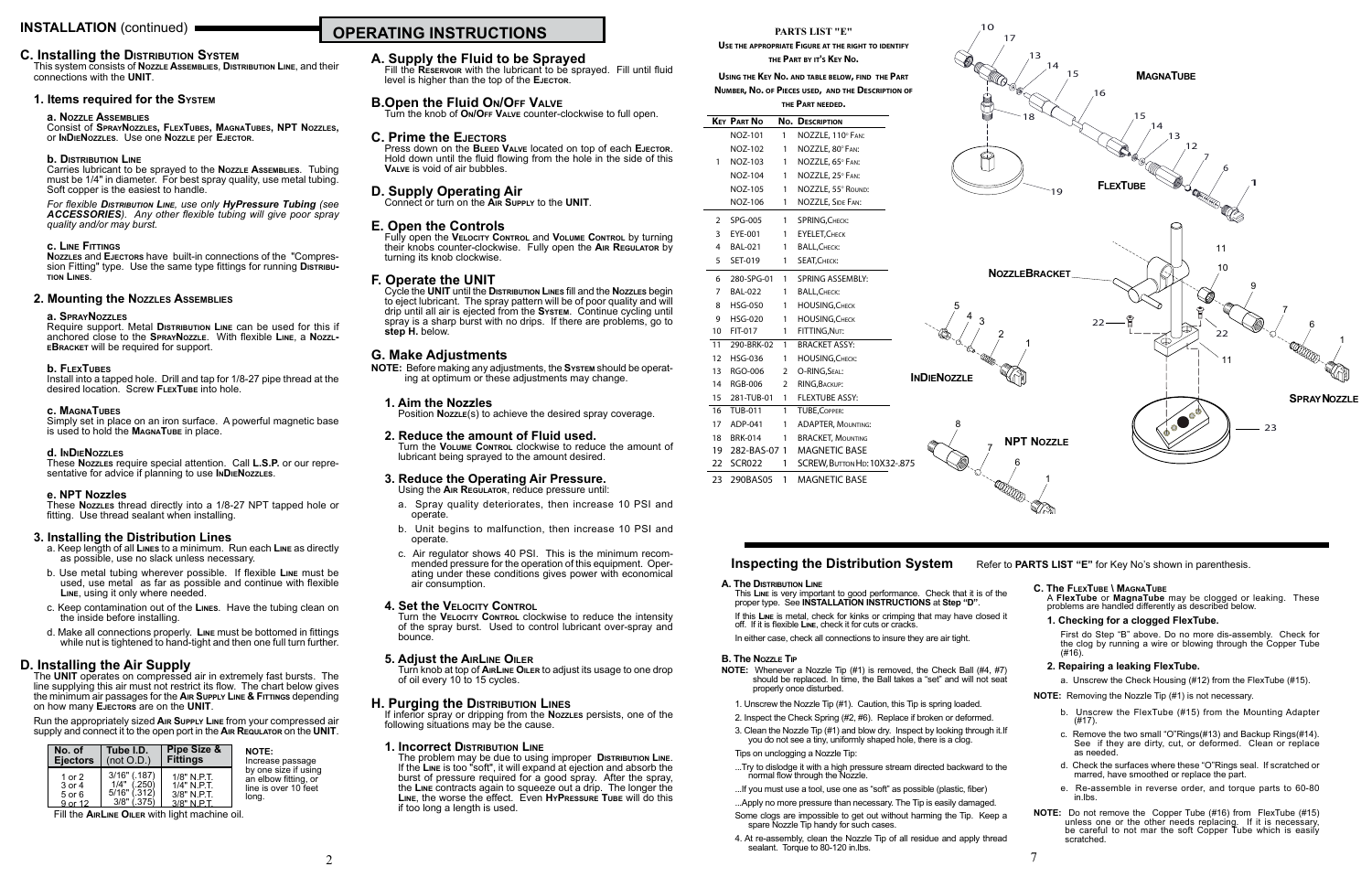### **OPERATING** (continued)

**ACCESSORIES** The following **ACCESSORIES** are available to enhance the performance of your **System**. See L.S.P.'s Catalog for more details.

## **E. P902 Replacement Ejector** Is a direct replacement for any **E**JECTOR. Used as a spare to

### **Example #2:**

A high area in the **Distribution Line** can keep an air bubble from being ejected. See **Fig.#3**.

To cure the problem, Try cycling the **UNIT** as fast as possible at full volume to drive the bubble up to the **Nozzle**.

If the above doesn't work, modify the **Line** so travel is always "up" (hold the high area of the **Line** down, or lift the **NozzLE** higher while cycling the **UNIT**).

**Example #1:**

If a portion of the **System** has been fabricated, configurations such as those shown at **Fig #1** can trap air in the **System**.

**Fig #2** shows the same **System** without the potential problems of the one above it.

**NOTE:** We recommend you contact L.S.P. or our representitive for suggestions before attempting to fabricate any part of the **Distribution System**, or use **InDie Nozzles**.

### **B. P-940 HyPressure Nylon Tubing**

For use as flexible **Distribution Line**. L.S.P. supplies this tubing because it is the only type of flexible **Line** found to give satisfactory performance. No other type works well enough.

### **C. P-925 NozzleBracket**

Used to support **SprayNozzles**. Gives complete control of aiming the spray pattern. Moves up/down 5", rotates 360°, and tilts 180°. Adapts to the **MagnaBases**.

### **D. P-903 Cover Plate**

Used to replace an **Ejector** when necessary. Acts as a seal-plate. Allows continued operation while EJECTOR is removed.

### **2.Drawn-In Air**

During operation the **System** sees a vacuum. Any connection that is not air tight may allow air in. Use pipe sealant on all threads, and make all tube connections properly.

### **3.Introduced Air**

If your lubricant container is left to run dry it will allow air into the **System**. Such air will need to be purged again. See **steps C. and F.** above.

### **4.Trapped Air**

The examples in **Figs #1, 2, and 3** below, show how "pockets" can trap air in the **System**. They do not show every possible situation, but give an idea of what to look for.

replace an **Ejector** should one go down.

AIR BUBBLE TRAPS  $\sqrt{}$ IN-DIE NOZZLE

### **F. Actuators**

Any **Actuator** listed below may be used to operate the **UNIT**.

- **1. E-300 PresSpray Controller** Provides delay time, counter, and pulsator functions. Along with many others to give complete control of the **UNIT**'s applicaton.
- **2. E-305 Pulsator Actuator** Provides a pulsator function for multiple ejections each cycle.
- **3. E-310 Counter Actuator**

Provides a counter function to eject after a set number of cycles.

- **4. E-315 Timer Actuator** Provides a controllable cycle timer for independent cycling.
- **5. P-912 Solenoid Actuator** Consists of a solenoid operated air valve for use as an Actuator.
- **6. P-908 AirTimer Actuator** Consists of an air operated cycling timer for use as an Actuator.
- **7. P-901 Mechanical Actuator** Consists of a mechanically tripped valve for use as an Actuator.

Piston seals air used. Ram ejects the fluid sprayed. Inspect as fol**lows** 

### **G. MagnaBases**

Holds the **NozzleBracket**, **Mechanical Actuator**, and other **ACCESSORIES** for easy positioning and adjustment.

### **1. P-905 MagnaBase**

Holds with a force of 100 pounds.

### **2. B-909 MagnaBase**

Holds with a force of 200 pounds.

### **A. Nozzle Assemblies**

There must be at least one of these items for each **Ejector** on the **UNIT**.

- **1. P20X SprayNozzle**
	- Consists of a **Nozzle Tip** and a **Check** to prevent after-drip.
- **2. P-21X FlexTube**
- Consist of a **SprayNozzle** on a **StaPut Flexible Tube**.
- **3. P-22X MagnaTube**
	- Consists of a **FlexTube** mounted on a **MagnaBase**.
- **4. P-24X InDieNozzle**

Consists of only the **Nozzle Tip** with a built-in check.

**5. P-25X NPT Nozzle**

Consists of a **SprayNozzle** w/male 1/8 NPT Thread connection.

6



### **The Ejector** (reference Fig #7) **Key Part No. Description**





### **Removing an Ejector**

**A. Remove the Air Supply**

For saftey sake, disconnect the **Air Supply** to the **UNIT**.

### **B. Close the FLUID ON/OFF VALVE**

Turn the Fluid On/Off Valve clockwise until shut down. If this is not done, fluid will spill out when the **Ejector** is removed.

### **C. Remove the Ejector**

- 1. Disconnect **Distribution Line** from the **Outlet** on the **Ejector**.
- 2. Remove two Screws on top of **Ejector** which hold it to the Manifold.
- 3. Lift the **Ejector** from the Manifold. Be careful doing this, so as not to lose either of the "O" Rings that seal between the two.

**D. Re-Placement of Ejector**

1. Replace the **Ejector** with another, or a CoverPlate (see **Accessories**), or with the same **Ejector** after being repaired. 2. Make sure the "O"Rings that seal between the **Ejector** and Manifold are clean, in good condition, and properly located into the grooves

of the pilot bosses.

Manifold to 80-100 in lbs.

3. Torque the Screws which hold the **Ejector** (or CoverPlate) to the

**NOTE:** If you use a Cover Plate, use the Screws supplied with it

instead of those for an **Ejector**.

### **D. The Piston & Ram Assembly (#19)**

- 1. Remove the four Screws(#26) holding End Plate(#25) to the Barrel(#1). Caution, this Plate is spring loaded.
- 2. The Return Springs may push the End Plate, Piston, and/or Cylinder from the Barrel. If not, remove by hand. If these parts are stuck, remove the Volume Control (#4) from the opposite end of the Barrel; this will allow access for pushing the parts out from that end.
- 3. Remove Piston & Ram Assy(#19), Cylinder(#20), and both Return Springs(#15). If a Spring is broken, be sure to remove all the pieces.
- 4. Remove the Guide Assembly (#17) using an LSP Tool #SP-935 or a very wide bladed screwdriver in the removal slot.
- 5. Clean and inspect all parts and seals. Replace worn, broken, or deformed parts, and worn, cut, or nicked seals.

| Type of<br><b>Spray Tip</b> | SprayNoz   FlexTube   MagTube   NPT<br><b>INumber</b> | Number   Number   Number   Number |         |         | <b>INDIENOZ</b> |
|-----------------------------|-------------------------------------------------------|-----------------------------------|---------|---------|-----------------|
| 110°Fan Spray               | P-201                                                 | P-211                             | $P-221$ | P-251   | P-241           |
| 80° Fan Spray               | P-202                                                 | P-212                             | P-222   | $P-252$ | P-242           |
| 65°Fan Spray                | P-203                                                 | P-213                             | $P-223$ | P-253   | $P-243$         |
| 25°Fan Spray                | P-205                                                 | P-215                             | $P-225$ | P-255   | P-245           |
| 55°Cone Spray               | P-207                                                 | P-217                             | P-227   | P-257   | N/A             |
| <b>Rt.Angle Spray</b>       | $P-209$                                               | N/A                               | N/A     | P-259   | N/A             |

### **E. Re-Assembly of the Ejector**

Reverse the process above. Check the following.

- 1. If a new Guide Assembly (#17) is used it will come complete with the new O-Rings already installed and is ready for use. If the original Guide Assembly is re-installed make sure it is free of all residue and contamination.
- 2. Apply thread sealant before installing. Torque to 75-100 in.lbs.
- 3. Insure the side pins on Piston & Ram Assy (#20) are inserted into the Return Springs(#15). And that the center pin (the Ram) aligns with and slides into the Guide Assembly (#17).
- 4. Torque Screws(#26) in End Plate(#25) to 50 to 70 in.lbs.

Refer to **PARTS LIST "D"** for Key No's shown in parenthesis.

### **A. Placing the Ejector into a Vise**

Clamp only on sides of the Barrel(#1) that have no fittings protruding.

### **B. The Inlet Check Valve**

Allows fluid in from the **Fluid Supply**. Inspect it as follows.

- 1. Unscrew the Inlet Adapter(#8) from the Barrel(#1).
- 2. Clean the Inlet(#8) and inspect the small "O"Ring(#6) inside. Do not remove this "O"Ring unless worn or broken. If it must be replaced, do not scratch the groove while removing it.
- 3. Check the movement of the Inlet Check. The Check Valve should fit closely in its cavity, yet move freely.
- 4. Inspect the rounded corners on the Check (the points at which it is guided in the cavity). These corners must be smooth and show no wear or deformation.
- 5. Inspect the Checks cavity for contamination or corrosion.

### **C. The Outlet Check Valve**

- Allows fluid out to the **Distribution Line**. Inspect it as follows. 1. Unscrew Outlet Fitting(#12) from the Barrel(#1). Caution, this part is spring loaded.
- 2. Inspect the Spring(#11). Replace if broken or deformed.
- 3. Inspect the Check Ball(#9). Replace if worn or deformed.

## **PARTS LIST "D"**

0 **202-ACY-05** Ejector Repair Kit

### **Inspecting an EJECTOR**



23

Q

26